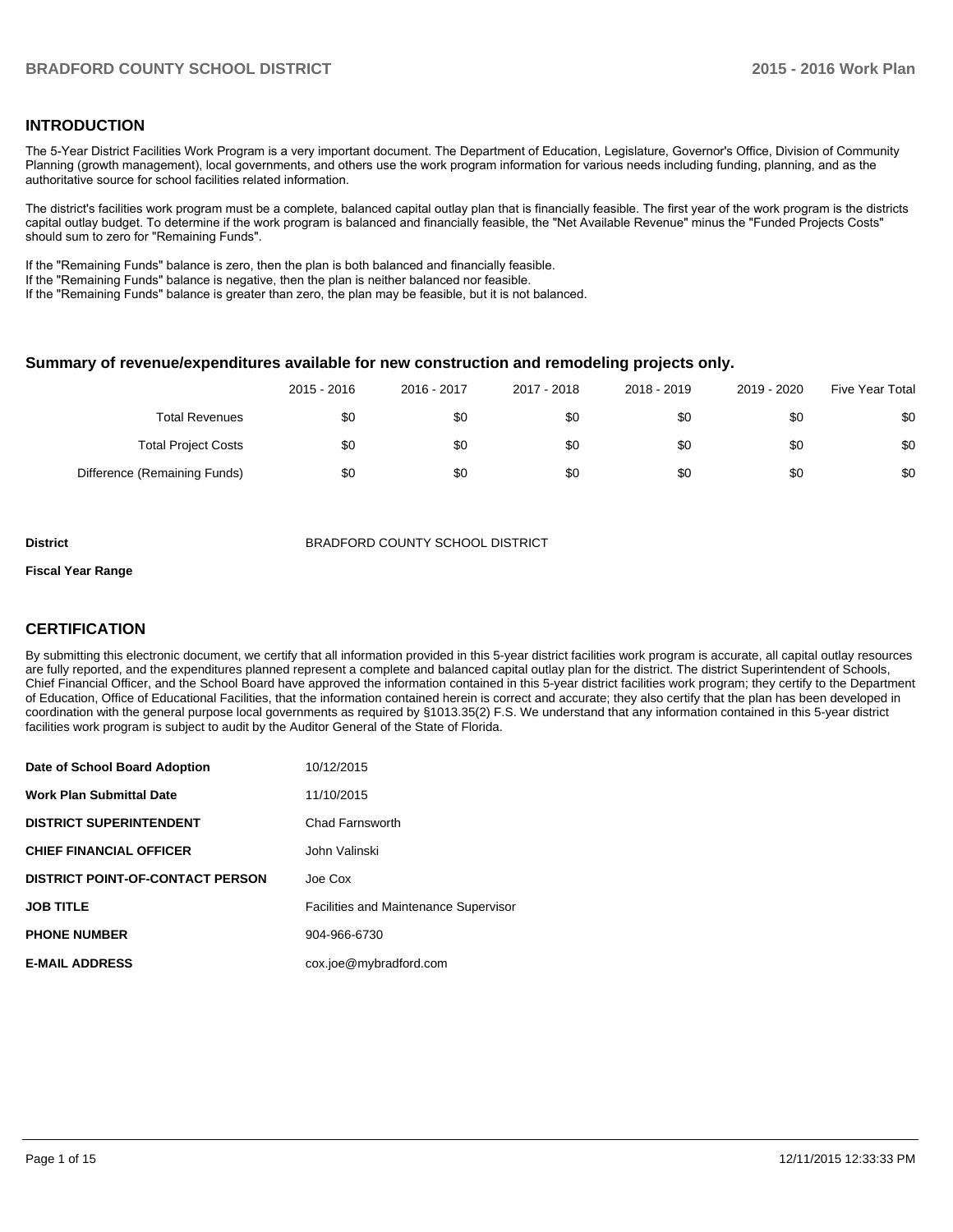# **Expenditures**

#### **Expenditure for Maintenance, Repair and Renovation from 1.50-Mills and PECO**

Annually, prior to the adoption of the district school budget, each school board must prepare a tentative district facilities work program that includes a schedule of major repair and renovation projects necessary to maintain the educational and ancillary facilities of the district.

| Item                             |                                                                                                                                                                                                                                                                   | 2015 - 2016<br><b>Actual Budget</b> | 2016 - 2017<br>Projected | 2017 - 2018<br>Projected | 2018 - 2019<br>Projected | 2019 - 2020<br>Projected | <b>Total</b> |
|----------------------------------|-------------------------------------------------------------------------------------------------------------------------------------------------------------------------------------------------------------------------------------------------------------------|-------------------------------------|--------------------------|--------------------------|--------------------------|--------------------------|--------------|
| <b>HVAC</b>                      |                                                                                                                                                                                                                                                                   | \$193,771                           | \$193,771                | \$193,771                | \$193.771                | \$193,771                | \$968,855    |
|                                  | Locations: BRADFORD MIDDLE, BRADFORD SENIOR HIGH, BRADFORD-UNION VOCATIONAL-TECHNICAL SCHOOL, DISTRICT OFFICES,<br>LAWTEY COMMUNITY SCHOOL, OPERATIONS CENTER, RAINBOW CENTER, SOUTHSIDE ELEMENTARY, STARKE ELEMENTARY                                            |                                     |                          |                          |                          |                          |              |
| Flooring                         |                                                                                                                                                                                                                                                                   | \$1                                 | \$0                      | \$0                      | \$200,000                | \$0                      | \$200,001    |
| Locations:                       | BRADFORD MIDDLE, BRADFORD SENIOR HIGH, BRADFORD-UNION VOCATIONAL-TECHNICAL SCHOOL, BROOKER ELEMENTARY,<br>DISTRICT OFFICES, HAMPTON ELEMENTARY, LAWTEY COMMUNITY SCHOOL, RAINBOW CENTER, SOUTHSIDE ELEMENTARY                                                     |                                     |                          |                          |                          |                          |              |
| Roofing                          |                                                                                                                                                                                                                                                                   | \$112,565                           | \$112,565                | \$112,565                | \$112,565                | \$112,565                | \$562,825    |
|                                  | Locations: BRADFORD MIDDLE, BRADFORD SENIOR HIGH, BRADFORD-UNION VOCATIONAL-TECHNICAL SCHOOL, BROOKER ELEMENTARY,<br>DISTRICT OFFICES, HAMPTON ELEMENTARY, LAWTEY COMMUNITY SCHOOL, OPERATIONS CENTER, RAINBOW CENTER,<br>SOUTHSIDE ELEMENTARY, STARKE ELEMENTARY |                                     |                          |                          |                          |                          |              |
| Safety to Life                   |                                                                                                                                                                                                                                                                   | \$1                                 | \$0                      | \$0                      | \$50,000                 | \$0                      | \$50,001     |
| Locations:                       | BRADFORD MIDDLE, BRADFORD SENIOR HIGH, BRADFORD-UNION VOCATIONAL-TECHNICAL SCHOOL, BROOKER ELEMENTARY,<br>DISTRICT OFFICES, HAMPTON ELEMENTARY, LAWTEY COMMUNITY SCHOOL, OPERATIONS CENTER, RAINBOW CENTER,<br>SOUTHSIDE ELEMENTARY, STARKE ELEMENTARY            |                                     |                          |                          |                          |                          |              |
| Fencing                          |                                                                                                                                                                                                                                                                   | \$1                                 | \$0                      | \$0                      | \$0                      | \$0                      | \$1          |
|                                  | Locations: BRADFORD MIDDLE, BRADFORD SENIOR HIGH, BRADFORD-UNION VOCATIONAL-TECHNICAL SCHOOL, BROOKER ELEMENTARY,<br>DISTRICT OFFICES, HAMPTON ELEMENTARY, OPERATIONS CENTER, RAINBOW CENTER, SOUTHSIDE ELEMENTARY, STARKE<br><b>ELEMENTARY</b>                   |                                     |                          |                          |                          |                          |              |
| Parking                          |                                                                                                                                                                                                                                                                   | \$25,000                            | \$25,000                 | \$25,000                 | \$25,000                 | \$25,000                 | \$125,000    |
|                                  | Locations: BRADFORD MIDDLE, BRADFORD SENIOR HIGH, BRADFORD-UNION VOCATIONAL-TECHNICAL SCHOOL, BROOKER ELEMENTARY,<br>DISTRICT OFFICES, HAMPTON ELEMENTARY, LAWTEY COMMUNITY SCHOOL, OPERATIONS CENTER, RAINBOW CENTER,<br>SOUTHSIDE ELEMENTARY, STARKE ELEMENTARY |                                     |                          |                          |                          |                          |              |
| Electrical                       |                                                                                                                                                                                                                                                                   | \$160,001                           | \$160,001                | \$160,001                | \$160,001                | \$160,001                | \$800,005    |
| Locations:                       | BRADFORD MIDDLE, BRADFORD SENIOR HIGH, BRADFORD-UNION VOCATIONAL-TECHNICAL SCHOOL, DISTRICT OFFICES,<br>LAWTEY COMMUNITY SCHOOL, OPERATIONS CENTER, RAINBOW CENTER, STARKE ELEMENTARY                                                                             |                                     |                          |                          |                          |                          |              |
| Fire Alarm                       |                                                                                                                                                                                                                                                                   | \$37,443                            | \$37,443                 | \$37,443                 | \$37,443                 | \$37,443                 | \$187,215    |
|                                  | Locations: BRADFORD MIDDLE, BRADFORD SENIOR HIGH, BRADFORD-UNION VOCATIONAL-TECHNICAL SCHOOL, BROOKER ELEMENTARY,<br>DISTRICT OFFICES, HAMPTON ELEMENTARY, LAWTEY COMMUNITY SCHOOL, OPERATIONS CENTER, RAINBOW CENTER,<br>SOUTHSIDE ELEMENTARY, STARKE ELEMENTARY |                                     |                          |                          |                          |                          |              |
| Telephone/Intercom System        |                                                                                                                                                                                                                                                                   | \$59,301                            | \$59,301                 | \$59,301                 | \$59,301                 | \$59,301                 | \$296,505    |
|                                  | Locations: BRADFORD MIDDLE, BRADFORD SENIOR HIGH, BRADFORD-UNION VOCATIONAL-TECHNICAL SCHOOL, BROOKER ELEMENTARY,<br>HAMPTON ELEMENTARY, LAWTEY COMMUNITY SCHOOL, SOUTHSIDE ELEMENTARY, STARKE ELEMENTARY                                                         |                                     |                          |                          |                          |                          |              |
| <b>Closed Circuit Television</b> |                                                                                                                                                                                                                                                                   | \$50,000                            | \$50,000                 | \$50,000                 | \$50,000                 | \$50,000                 | \$250,000    |
|                                  | Locations: BRADFORD MIDDLE, BRADFORD SENIOR HIGH, BRADFORD-UNION VOCATIONAL-TECHNICAL SCHOOL, BROOKER ELEMENTARY,<br>DISTRICT OFFICES, HAMPTON ELEMENTARY, LAWTEY COMMUNITY SCHOOL, RAINBOW CENTER, SOUTHSIDE ELEMENTARY,<br><b>STARKE ELEMENTARY</b>             |                                     |                          |                          |                          |                          |              |
| Paint                            |                                                                                                                                                                                                                                                                   | \$1                                 | \$0                      | \$0                      | \$0                      | \$0                      | \$1          |
| Locations:                       | BRADFORD MIDDLE, BRADFORD SENIOR HIGH, BRADFORD-UNION VOCATIONAL-TECHNICAL SCHOOL, BROOKER ELEMENTARY,<br>DISTRICT OFFICES, HAMPTON ELEMENTARY, LAWTEY COMMUNITY SCHOOL, OPERATIONS CENTER, RAINBOW CENTER,<br>SOUTHSIDE ELEMENTARY, STARKE ELEMENTARY            |                                     |                          |                          |                          |                          |              |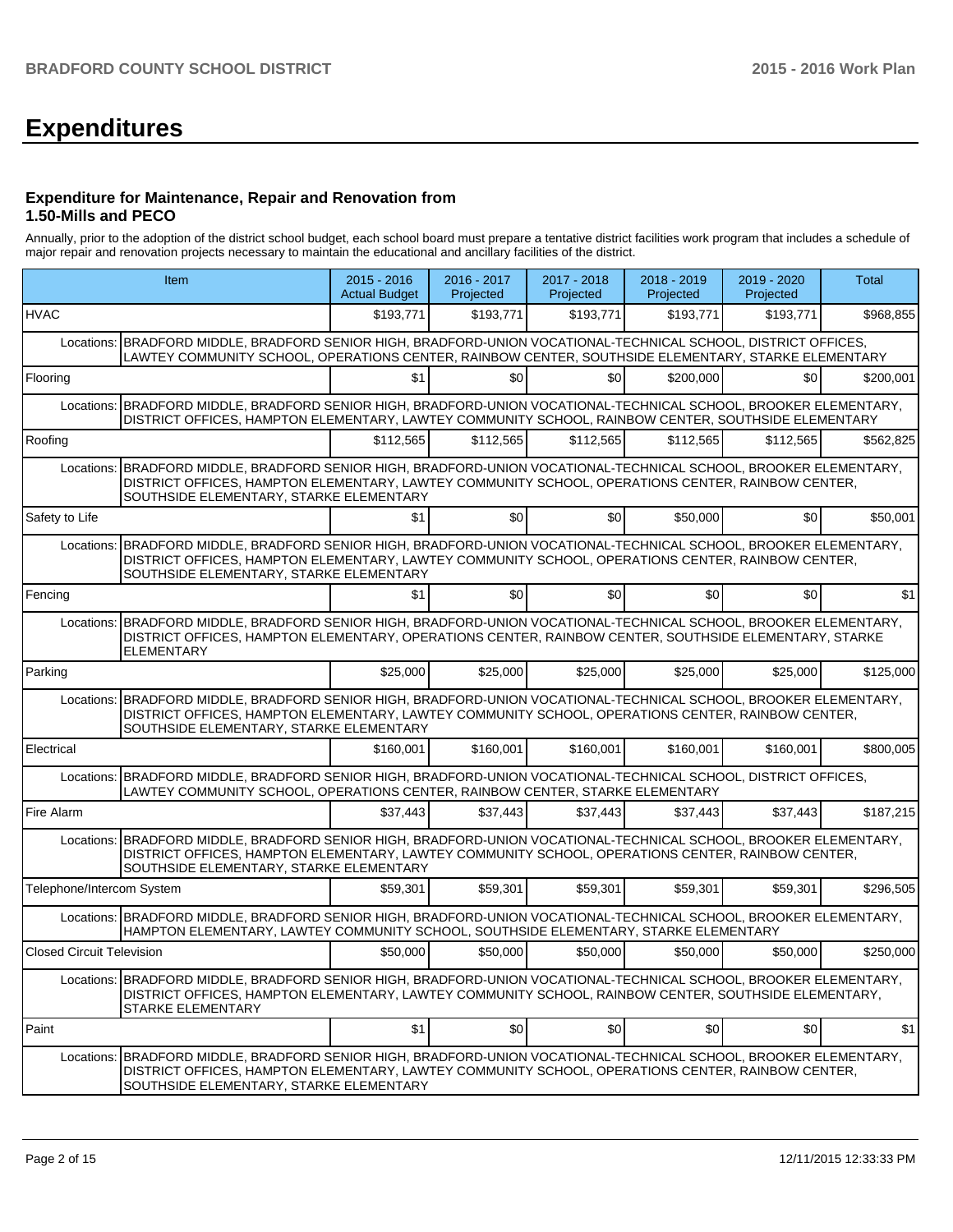# **BRADFORD COUNTY SCHOOL DISTRICT** 2015 - 2015 - 2016 Work Plan

| Maintenance/Repair                                                                                                                                                                                                                                                  |              | \$82,040  | \$90,000  | \$90.000  | \$90.000  | \$100,000 | \$452,040   |  |
|---------------------------------------------------------------------------------------------------------------------------------------------------------------------------------------------------------------------------------------------------------------------|--------------|-----------|-----------|-----------|-----------|-----------|-------------|--|
| Locations: IBRADFORD MIDDLE, BRADFORD SENIOR HIGH, BRADFORD-UNION VOCATIONAL-TECHNICAL SCHOOL, BROOKER ELEMENTARY,<br>DISTRICT OFFICES, HAMPTON ELEMENTARY, LAWTEY COMMUNITY SCHOOL, OPERATIONS CENTER, RAINBOW CENTER,<br>ISOUTHSIDE ELEMENTARY. STARKE ELEMENTARY |              |           |           |           |           |           |             |  |
|                                                                                                                                                                                                                                                                     | Sub Total: I | \$720.125 | \$728.081 | \$728,081 | \$978,081 | \$738.081 | \$3,892,449 |  |

| IPECO Maintenance Expenditures | \$122,433 | \$171.406 | \$190,512 | \$225,794]  | \$243,970  | \$954,115   |
|--------------------------------|-----------|-----------|-----------|-------------|------------|-------------|
| 1.50 Mill Sub Total: I         | \$934,435 | \$893,417 | \$874,311 | \$1,089,029 | \$830,853] | \$4,622,045 |

|                                    | Other Items                                                                                                                                                                                                                                                                    | $2015 - 2016$<br><b>Actual Budget</b> | $2016 - 2017$<br>Projected | $2017 - 2018$<br>Projected | $2018 - 2019$<br>Projected | $2019 - 2020$<br>Projected | Total       |  |
|------------------------------------|--------------------------------------------------------------------------------------------------------------------------------------------------------------------------------------------------------------------------------------------------------------------------------|---------------------------------------|----------------------------|----------------------------|----------------------------|----------------------------|-------------|--|
| Tree Removal                       |                                                                                                                                                                                                                                                                                | \$15,000                              | \$15,000                   | \$15,000                   | \$15,000                   | \$15,000                   | \$75,000    |  |
|                                    | Locations BRADFORD MIDDLE, BRADFORD SENIOR HIGH, BRADFORD-UNION VOCATIONAL-TECHNICAL SCHOOL, BROOKER<br>ELEMENTARY, DISTRICT OFFICES, HAMPTON ELEMENTARY, LAWTEY COMMUNITY SCHOOL, OPERATIONS CENTER, RAINBOW<br>CENTER, SOUTHSIDE ELEMENTARY, STARKE ELEMENTARY               |                                       |                            |                            |                            |                            |             |  |
| <b>ADA</b>                         |                                                                                                                                                                                                                                                                                | \$1                                   | \$0                        | \$0                        | \$0                        | \$0                        | \$1         |  |
|                                    | Locations BRADFORD MIDDLE, BRADFORD SENIOR HIGH, BRADFORD-UNION VOCATIONAL-TECHNICAL SCHOOL, BROOKER<br>ELEMENTARY, DISTRICT OFFICES, HAMPTON ELEMENTARY, LAWTEY COMMUNITY SCHOOL, OPERATIONS CENTER, RAINBOW<br>CENTER, SOUTHSIDE ELEMENTARY, STARKE ELEMENTARY               |                                       |                            |                            |                            |                            |             |  |
| <b>Security Cameras</b>            |                                                                                                                                                                                                                                                                                | \$150,000                             | \$150,000                  | \$150,000                  | \$150,000                  | \$150,000                  | \$750,000   |  |
|                                    | Locations BRADFORD MIDDLE, BRADFORD SENIOR HIGH, BRADFORD-UNION VOCATIONAL-TECHNICAL SCHOOL, BROOKER<br>ELEMENTARY, DISTRICT OFFICES, HAMPTON ELEMENTARY                                                                                                                       |                                       |                            |                            |                            |                            |             |  |
| County Wide Plumbing               |                                                                                                                                                                                                                                                                                | \$58.153                              | \$58.153                   | \$58.153                   | \$58.153                   | \$58.153                   | \$290,765   |  |
|                                    | Locations BRADFORD MIDDLE, BRADFORD SENIOR HIGH, BRADFORD-UNION VOCATIONAL-TECHNICAL SCHOOL, BROOKER<br>ELEMENTARY, DISTRICT OFFICES, HAMPTON ELEMENTARY, LAWTEY COMMUNITY SCHOOL, OPERATIONS CENTER, R J E<br>CENTER, RAINBOW CENTER, SOUTHSIDE ELEMENTARY, STARKE ELEMENTARY |                                       |                            |                            |                            |                            |             |  |
| County Wide Wireless Connectivityu |                                                                                                                                                                                                                                                                                | \$25,000                              | \$25,000                   | \$25,000                   | \$25,000                   | \$25,000                   | \$125,000   |  |
|                                    | Locations BRADFORD MIDDLE, BRADFORD SENIOR HIGH, BRADFORD-UNION VOCATIONAL-TECHNICAL SCHOOL, BROOKER<br>ELEMENTARY, DISTRICT OFFICES, HAMPTON ELEMENTARY, LAWTEY COMMUNITY SCHOOL, OPERATIONS CENTER, R J E<br>CENTER, RAINBOW CENTER, SOUTHSIDE ELEMENTARY, STARKE ELEMENTARY |                                       |                            |                            |                            |                            |             |  |
| County Wide Renovation             |                                                                                                                                                                                                                                                                                | \$88.589                              | \$88.589                   | \$88.589                   | \$88.589                   | \$88,589                   | \$442,945   |  |
|                                    | Locations BRADFORD MIDDLE, BRADFORD SENIOR HIGH, BRADFORD-UNION VOCATIONAL-TECHNICAL SCHOOL, BROOKER<br>ELEMENTARY, DISTRICT OFFICES, HAMPTON ELEMENTARY, LAWTEY COMMUNITY SCHOOL, OPERATIONS CENTER, R J E<br>CENTER, RAINBOW CENTER, SOUTHSIDE ELEMENTARY, STARKE ELEMENTARY |                                       |                            |                            |                            |                            |             |  |
|                                    | Total:                                                                                                                                                                                                                                                                         | \$1,056,868                           | \$1,064,823                | \$1.064.823                | \$1,314,823                | \$1,074,823                | \$5,576,160 |  |

# **Local 1.50 Mill Expenditure For Maintenance, Repair and Renovation**

Anticipated expenditures expected from local funding sources over the years covered by the current work plan.

| Item                                      | $2015 - 2016$<br><b>Actual Budget</b> | 2016 - 2017<br>Projected | 2017 - 2018<br>Projected | $2018 - 2019$<br>Projected | $2019 - 2020$<br>Projected | <b>Total</b> |
|-------------------------------------------|---------------------------------------|--------------------------|--------------------------|----------------------------|----------------------------|--------------|
| Remaining Maint and Repair from 1.5 Mills | \$934,435                             | \$893,417                | \$874,311                | \$1,089,029                | \$830,853                  | \$4,622,045  |
| Maintenance/Repair Salaries               | \$0                                   | \$0 <sub>1</sub>         | \$0                      | \$0 <sub>1</sub>           | \$0                        | \$0          |
| l School Bus Purchases                    | \$140,000                             | \$140,000                | \$140,000                | <b>\$01</b>                | \$0                        | \$420,000    |
| <b>O</b> ther Vehicle Purchases           | \$0                                   | \$0 <sub>1</sub>         | \$0                      | \$0 <sub>1</sub>           | \$0                        | \$0          |
| Capital Outlay Equipment                  | \$243,058                             | \$243.058                | \$243,058                | \$243,058                  | \$243,058                  | \$1,215,290  |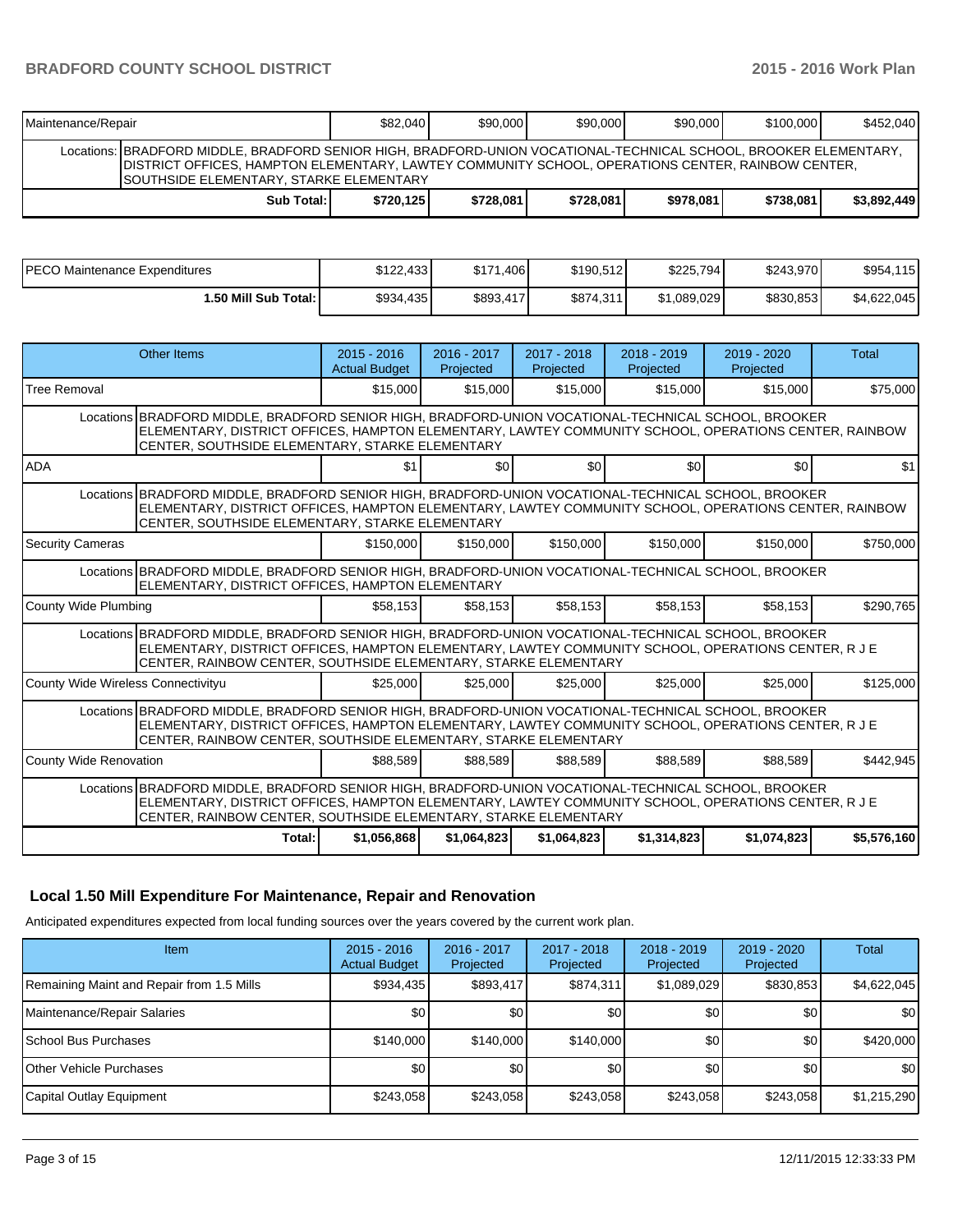| Rent/Lease Payments                                          | \$0         | \$0         | \$0         | \$0         | \$0         | \$0         |
|--------------------------------------------------------------|-------------|-------------|-------------|-------------|-------------|-------------|
| ICOP Debt Service                                            | \$0         | \$0         | \$0         | \$0         | \$0         | \$0         |
| Rent/Lease Relocatables                                      | \$0         | \$0         | \$0         | \$0         | \$0         | \$0         |
| <b>Environmental Problems</b>                                | \$0         | \$0         | \$0         | \$0         | \$0         | \$0         |
| Is.1011.14 Debt Service                                      | \$19,048    | \$0         | \$0         | \$0         | \$0         | \$19,048    |
| Special Facilities Construction Account                      | \$0         | \$0         | \$0         | \$0         | \$0         | \$0         |
| Premiums for Property Casualty Insurance - 1011.71<br>(4a,b) | \$215,000   | \$215,000   | \$215,000   | \$0         | \$0         | \$645,000   |
| Qualified School Construction Bonds (QSCB)                   | \$0         | \$0         | \$0         | \$0         | \$0         | \$0         |
| Qualified Zone Academy Bonds (QZAB)                          | \$0         | \$0         | \$0         | \$0         | \$0         | \$0         |
| <b>Enterprise Software</b>                                   | \$121,396   | \$121,396   | \$121,396   | \$121,396   | \$121,396   | \$606,980   |
| <b>SES Mold Cleanlup</b>                                     | \$100,000   | \$100,000   | \$100,000   | \$100,000   | \$100,000   | \$500,000   |
| <b>Local Expenditure Totals:</b>                             | \$1,772,937 | \$1,712,871 | \$1,693,765 | \$1,553,483 | \$1,295,307 | \$8,028,363 |

# **Revenue**

## **1.50 Mill Revenue Source**

Schedule of Estimated Capital Outlay Revenue from each currently approved source which is estimated to be available for expenditures on the projects included in the tentative district facilities work program. All amounts are NET after considering carryover balances, interest earned, new COP's, 1011.14 and 1011.15 loans, etc. Districts cannot use 1.5-Mill funds for salaries except for those explicitly associated with maintenance/repair projects. (1011.71 (5), F.S.)

| Item                                                                              | Fund | $2015 - 2016$<br><b>Actual Value</b> | $2016 - 2017$<br>Projected | 2017 - 2018<br>Projected | $2018 - 2019$<br>Projected | $2019 - 2020$<br>Projected | Total           |
|-----------------------------------------------------------------------------------|------|--------------------------------------|----------------------------|--------------------------|----------------------------|----------------------------|-----------------|
| (1) Non-exempt property<br>assessed valuation                                     |      | \$963,164,397                        | \$998,683,033              | \$1,048,131,678          | \$1,099,910,196            | \$1,154,960,369            | \$5,264,849,673 |
| (2) The Millege projected for<br>discretionary capital outlay per<br>ls.1011.71   |      | 1.50                                 | 1.50 l                     | 1.50                     | 1.50                       | 1.50                       |                 |
| (3) Full value of the 1.50-Mill<br>discretionary capital outlay per<br>ls.1011.71 |      | \$1,618,116                          | \$1,677,787                | \$1,760,861              | \$1,847,849                | \$1,940,333                | \$8,844,946     |
| $(4)$ Value of the portion of the 1.50<br>-Mill ACTUALLY levied                   | 370  | \$1,386,957                          | \$1,438,104                | \$1,509,310              | \$1,583,871                | \$1,663,143                | \$7,581,385     |
| $(5)$ Difference of lines (3) and (4)                                             |      | \$231,159                            | \$239,683                  | \$251,551                | \$263,978                  | \$277,190                  | \$1,263,561     |

# **PECO Revenue Source**

The figure in the row designated "PECO Maintenance" will be subtracted from funds available for new construction because PECO maintenance dollars cannot be used for new construction.

| <b>Item</b>                   | Fund | $2015 - 2016$<br><b>Actual Budget</b> | $2016 - 2017$<br>Projected | $2017 - 2018$<br>Projected | $2018 - 2019$<br>Projected | $2019 - 2020$<br>Projected | Total            |
|-------------------------------|------|---------------------------------------|----------------------------|----------------------------|----------------------------|----------------------------|------------------|
| IPECO New Construction        | 340  | \$0                                   | \$0                        | \$0                        | \$0                        | \$0                        | \$0 <sub>1</sub> |
| PECO Maintenance Expenditures |      | \$122.433                             | \$171.406                  | \$190.512                  | \$225.794                  | \$243.970                  | \$954,115        |
|                               |      | \$122.433                             | \$171.406                  | \$190,512                  | \$225.794                  | \$243.970                  | \$954,115        |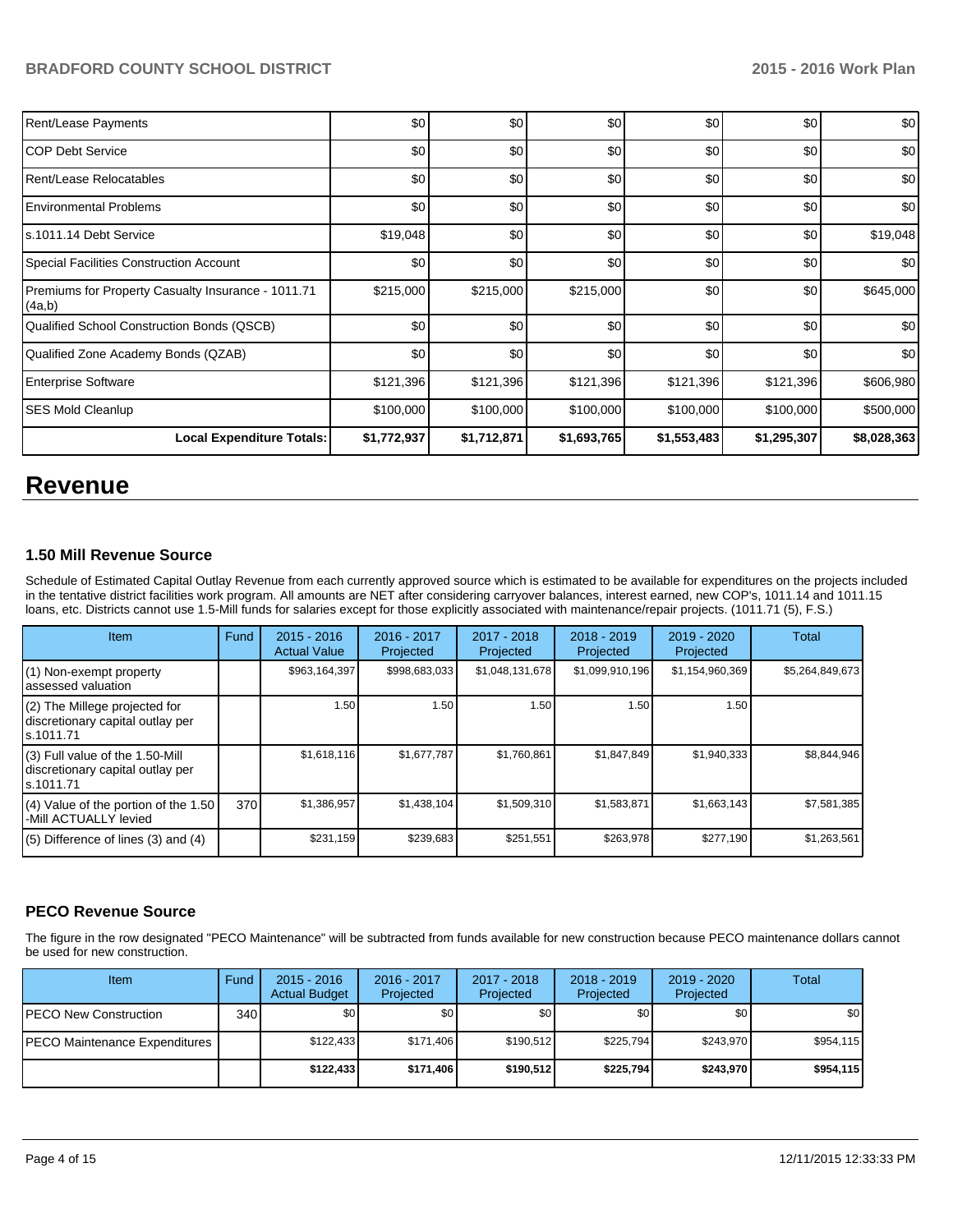#### **CO & DS Revenue Source**

Revenue from Capital Outlay and Debt Service funds.

| Item                                            | Fund | $2015 - 2016$<br><b>Actual Budget</b> | 2016 - 2017<br>Projected | 2017 - 2018<br>Projected | $2018 - 2019$<br>Projected | $2019 - 2020$<br>Projected | Total     |
|-------------------------------------------------|------|---------------------------------------|--------------------------|--------------------------|----------------------------|----------------------------|-----------|
| CO & DS Cash Flow-through<br><b>Distributed</b> | 360  | \$35,011                              | \$35,011                 | \$35,011                 | \$35,011                   | \$35,011                   | \$175.055 |
| CO & DS Interest on<br>Undistributed CO         | 360  | \$969                                 | \$969                    | \$969                    | \$969                      | \$969                      | \$4,845   |
|                                                 |      | \$35,980                              | \$35,980                 | \$35,980                 | \$35,980                   | \$35,980                   | \$179,900 |

## **Fair Share Revenue Source**

All legally binding commitments for proportionate fair-share mitigation for impacts on public school facilities must be included in the 5-year district work program.

Nothing reported for this section.

#### **Sales Surtax Referendum**

Specific information about any referendum for a 1-cent or ½-cent surtax referendum during the previous year.

**Did the school district hold a surtax referendum during the past fiscal year 2014 - 2015?**

No

#### **Additional Revenue Source**

Any additional revenue sources

| <b>Item</b>                                                                                            | $2015 - 2016$<br><b>Actual Value</b> | 2016 - 2017<br>Projected | 2017 - 2018<br>Projected | $2018 - 2019$<br>Projected | 2019 - 2020<br>Projected | Total     |
|--------------------------------------------------------------------------------------------------------|--------------------------------------|--------------------------|--------------------------|----------------------------|--------------------------|-----------|
| Proceeds from a s.1011.14/15 F.S. Loans                                                                | \$0                                  | \$0                      | \$0                      | \$0                        | \$0                      | \$0       |
| District Bonds - Voted local bond<br>referendum proceeds per s.9, Art VII<br><b>State Constitution</b> | \$0                                  | \$0                      | \$0                      | \$0                        | \$0                      | \$0       |
| Proceeds from Special Act Bonds                                                                        | \$0                                  | \$0                      | \$0                      | \$0                        | \$0                      | \$0       |
| Estimated Revenue from CO & DS Bond<br>Sale                                                            | \$350,000                            | \$0                      | \$0                      | \$0                        | \$0                      | \$350,000 |
| Proceeds from Voted Capital<br>Improvements millage                                                    | \$0                                  | \$0                      | \$0                      | \$0                        | \$0                      | \$0       |
| Other Revenue for Other Capital Projects                                                               | \$0                                  | \$0                      | \$0                      | \$0                        | \$0                      | \$0       |
| Proceeds from 1/2 cent sales surtax<br>authorized by school board                                      | \$0                                  | \$0                      | \$0                      | \$0                        | \$0                      | \$0       |
| Proceeds from local governmental<br>Infrastructure sales surtax                                        | \$0                                  | \$0                      | \$0                      | \$0                        | \$0                      | \$0       |
| l Proceeds from Certificates of<br>Participation (COP's) Sale                                          | \$0                                  | \$0                      | \$0                      | \$0                        | \$0                      | \$0       |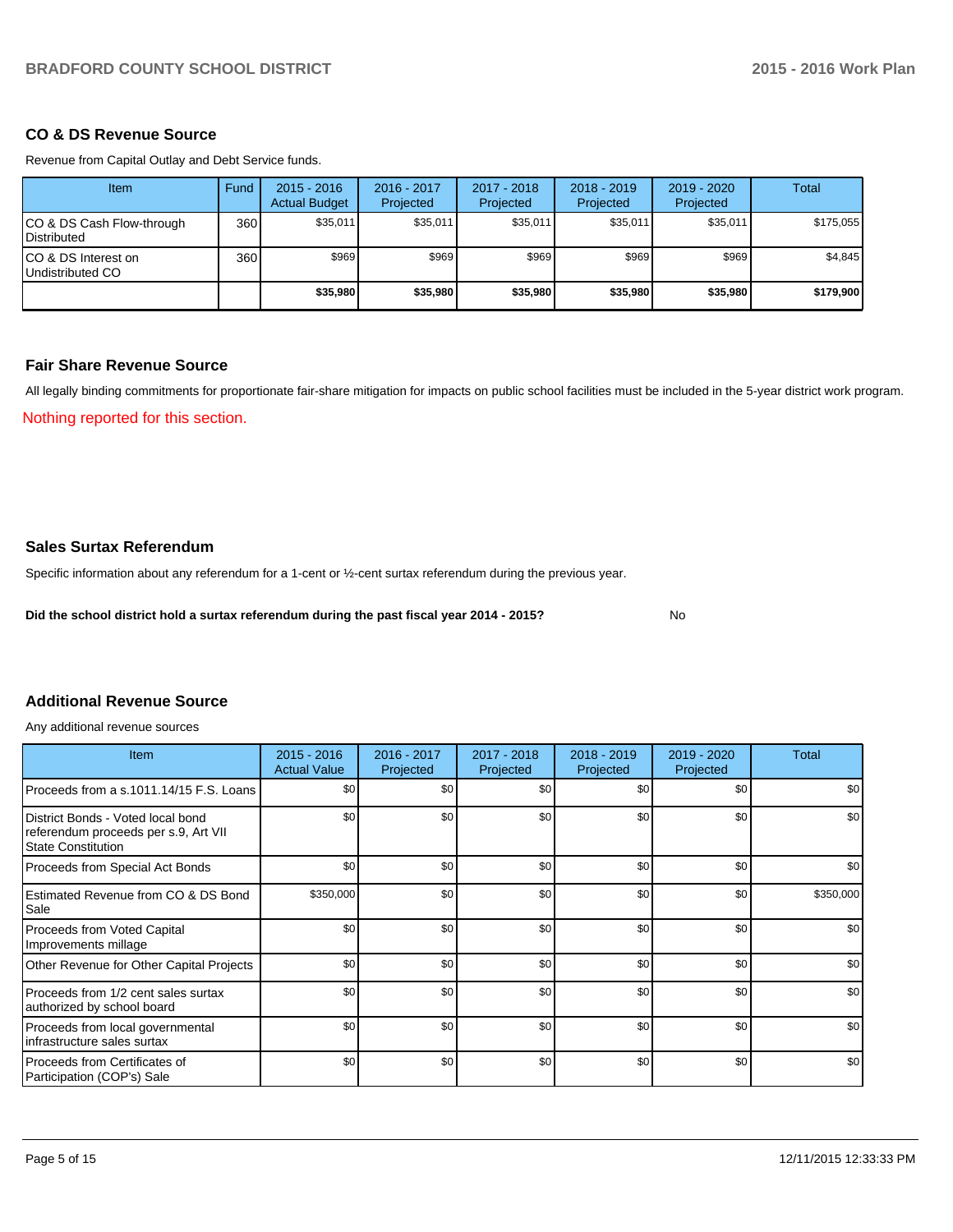# **BRADFORD COUNTY SCHOOL DISTRICT 2015 - 2016 Work Plan**

| Classrooms First Bond proceeds amount<br>authorized in FY 1997-98                                                         | \$0           | \$0         | \$0         | \$0          | \$0           | \$0           |
|---------------------------------------------------------------------------------------------------------------------------|---------------|-------------|-------------|--------------|---------------|---------------|
| <b>Classrooms for Kids</b>                                                                                                | \$0           | \$0         | \$0         | \$0          | \$0           | \$0           |
| <b>District Equity Recognition</b>                                                                                        | \$0           | \$0         | \$0         | \$0          | \$0           | \$0           |
| <b>Federal Grants</b>                                                                                                     | \$0           | \$0         | \$0         | \$0          | \$0           | \$0           |
| Proportionate share mitigation (actual<br>cash revenue only, not in kind donations)                                       | \$0           | \$0         | \$0         | \$0          | \$0           | \$0           |
| Impact fees received                                                                                                      | \$0           | \$0         | \$0         | \$0          | \$0           | \$0           |
| Private donations                                                                                                         | \$0           | \$0         | \$0         | \$0          | \$0           | \$0           |
| Grants from local governments or not-for-<br>profit organizations                                                         | \$0           | \$0         | \$0         | \$0          | \$0           | \$0           |
| Interest, Including Profit On Investment                                                                                  | \$0           | \$0         | \$0         | \$0          | \$0           | \$0           |
| Revenue from Bonds pledging proceeds<br>from 1 cent or 1/2 cent Sales Surtax                                              | \$0           | \$0         | \$0         | \$0          | \$0           | \$0           |
| <b>Total Fund Balance Carried Forward</b>                                                                                 | \$1,069,918   | \$1,069,918 | \$831,131   | \$682,656    | \$749,024     | \$4,402,647   |
| General Capital Outlay Obligated Fund<br><b>Balance Carried Forward From Total</b><br><b>Fund Balance Carried Forward</b> | (\$1,069,918) | (\$831,131) | (\$682,656) | (\$749,024)  | (\$1,152,840) | (\$4,485,569) |
| <b>Special Facilities Construction Account</b>                                                                            | \$0           | \$0         | \$0         | \$0          | \$0           | \$0           |
| One Cent - 1/2 Cent Sales Surtax Debt<br>Service From Total Fund Balance Carried<br>Forward                               | \$0           | \$0         | \$0         | \$0          | \$0           | \$0           |
| Capital Outlay Projects Funds Balance<br>Carried Forward From Total Fund<br><b>Balance Carried Forward</b>                | \$0           | \$0         | \$0         | \$0          | \$0           | \$0           |
| <b>Subtotal</b>                                                                                                           | \$350,000     | \$238,787   | \$148,475   | ( \$66, 368) | ( \$403, 816) | \$267,078     |

# **Total Revenue Summary**

| <b>Item Name</b>                                                   | $2015 - 2016$<br><b>Budget</b> | 2016 - 2017<br>Projected | 2017 - 2018<br>Projected | $2018 - 2019$<br>Projected | $2019 - 2020$<br>Projected | <b>Five Year Total</b> |
|--------------------------------------------------------------------|--------------------------------|--------------------------|--------------------------|----------------------------|----------------------------|------------------------|
| Local 1.5 Mill Discretionary Capital Outlay<br><b>I</b> Revenue    | \$1,386,957                    | \$1,438,104              | \$1,509,310              | \$1,583,871                | \$1,663,143                | \$7,581,385            |
| PECO and 1.5 Mill Maint and Other 1.5<br><b>IMill Expenditures</b> | (\$1,772,937)                  | (\$1,712,871)            | (\$1,693,765)            | (S1, 553, 483)             | (\$1,295,307)              | $(\$8,028,363)$        |
| IPECO Maintenance Revenue                                          | \$122.433                      | \$171.406                | \$190.512                | \$225.794                  | \$243.970                  | \$954,115              |
| Available 1.50 Mill for New l<br>l Construction                    | $($ \$385,980) $ $             | (\$274,767)              | $($ \$184,455)           | \$30,388                   | \$367,836                  | (\$446,978)            |

| <b>Item Name</b>                      | $2015 - 2016$<br><b>Budget</b> | 2016 - 2017<br>Projected | 2017 - 2018<br>Projected | $2018 - 2019$<br>Projected | 2019 - 2020<br>Projected | <b>Five Year Total</b> |
|---------------------------------------|--------------------------------|--------------------------|--------------------------|----------------------------|--------------------------|------------------------|
| ICO & DS Revenue                      | \$35.980                       | \$35,980                 | \$35,980                 | \$35.980                   | \$35.980                 | \$179,900              |
| <b>IPECO New Construction Revenue</b> | \$0                            | \$0 I                    | \$0                      | \$0                        | \$0                      | \$0                    |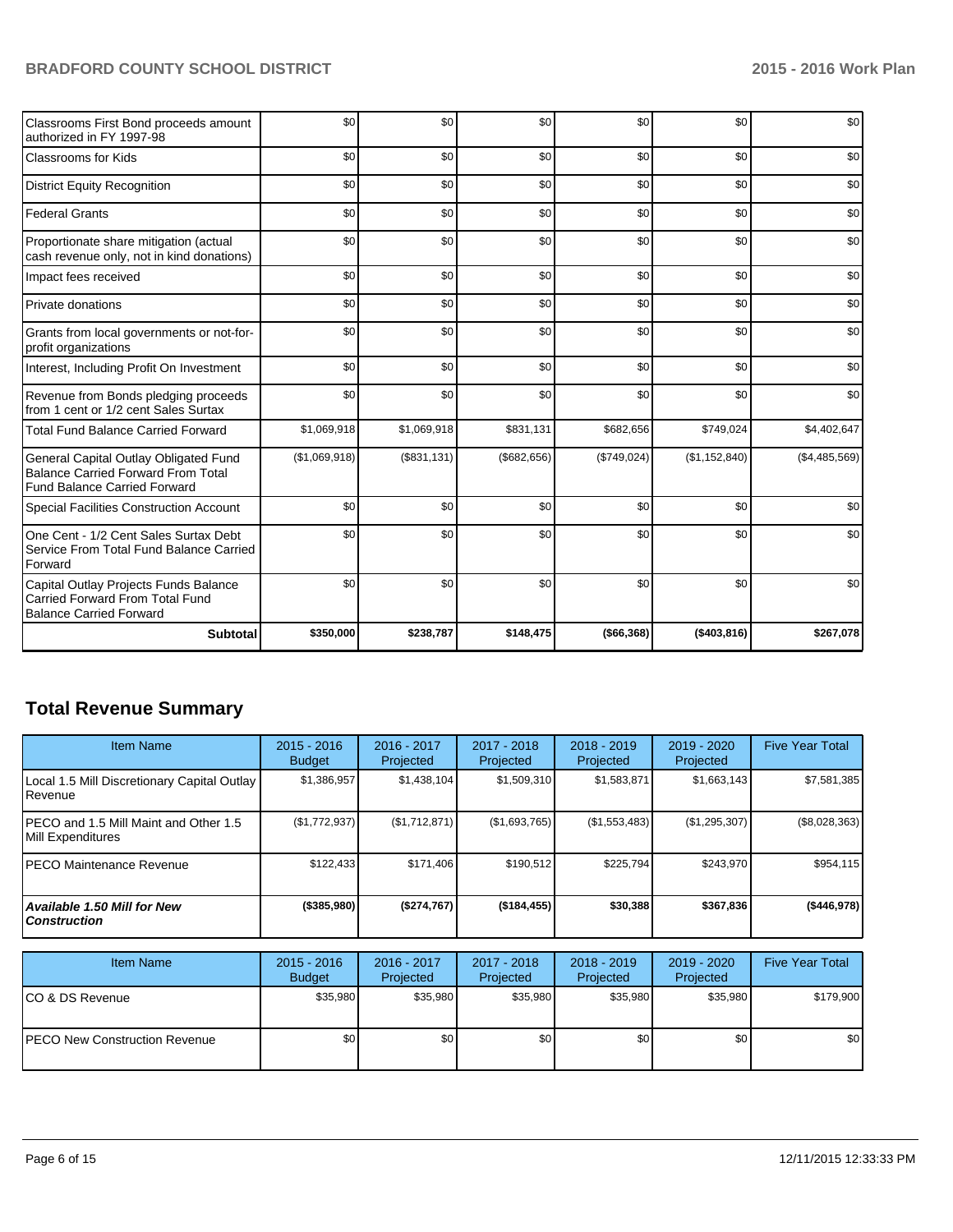| <b>IOther/Additional Revenue</b> | \$350,000 | \$238,787 | \$148.475 | $($ \$66,368) | (S403, 816)    | \$267,078 |
|----------------------------------|-----------|-----------|-----------|---------------|----------------|-----------|
|                                  |           |           |           |               |                |           |
| <b>Total Additional Revenuel</b> | \$385,980 | \$274,767 | \$184.455 | ( \$30, 388)  | $($ \$367,836) | \$446,978 |
| <b>Total Available Revenue</b>   |           | \$0       | \$0       | \$0           | \$0            | \$0       |

# **Project Schedules**

## **Capacity Project Schedules**

A schedule of capital outlay projects necessary to ensure the availability of satisfactory classrooms for the projected student enrollment in K-12 programs.

| <b>Project Description</b>                                                                                                 | Location                  |                          | $2015 - 2016$ | $2016 - 2017$ | 2017 - 2018 | 2018 - 2019 | 2019 - 2020    | <b>Total</b>    | Funded |
|----------------------------------------------------------------------------------------------------------------------------|---------------------------|--------------------------|---------------|---------------|-------------|-------------|----------------|-----------------|--------|
| Construction of new<br>combination school<br>to consolidate and<br>serve all Elementary<br>schools southside of<br>county. | Location not<br>specified | Planned<br>Cost:         | \$0           | \$36,000,000  | \$0         | \$0         | \$0            | \$36,000,000 No |        |
|                                                                                                                            |                           | <b>Student Stations:</b> |               | 1,000         | $\Omega$    | U           | 0              | 1,000           |        |
|                                                                                                                            |                           | Total Classrooms:        |               | 53            | $\Omega$    | 0           | 0              | 53              |        |
|                                                                                                                            | Gross Sq Ft:              |                          | $\Omega$      | 600,000       | $\Omega$    | 0           | $\overline{0}$ | 600,000         |        |
|                                                                                                                            |                           | <b>Planned Cost:</b>     | \$0           | \$36,000,000  | \$0         | \$0         | \$0            | \$36,000,000    |        |
|                                                                                                                            |                           |                          |               |               |             |             |                |                 |        |
| <b>Student Stations:</b>                                                                                                   |                           | 0                        | 1,000         | $\mathbf{0}$  | 0           | 0           | 1,000          |                 |        |
|                                                                                                                            |                           | <b>Total Classrooms:</b> | 0             | 53            | $\bf{0}$    | $\bf{0}$    | 0              | 53              |        |
|                                                                                                                            |                           | Gross Sq Ft:             | 0             | 600,000       | 0           | 0           | $\mathbf{0}$   | 600,000         |        |

## **Other Project Schedules**

Major renovations, remodeling, and additions of capital outlay projects that do not add capacity to schools.

Nothing reported for this section.

# **Additional Project Schedules**

Any projects that are not identified in the last approved educational plant survey.

Nothing reported for this section.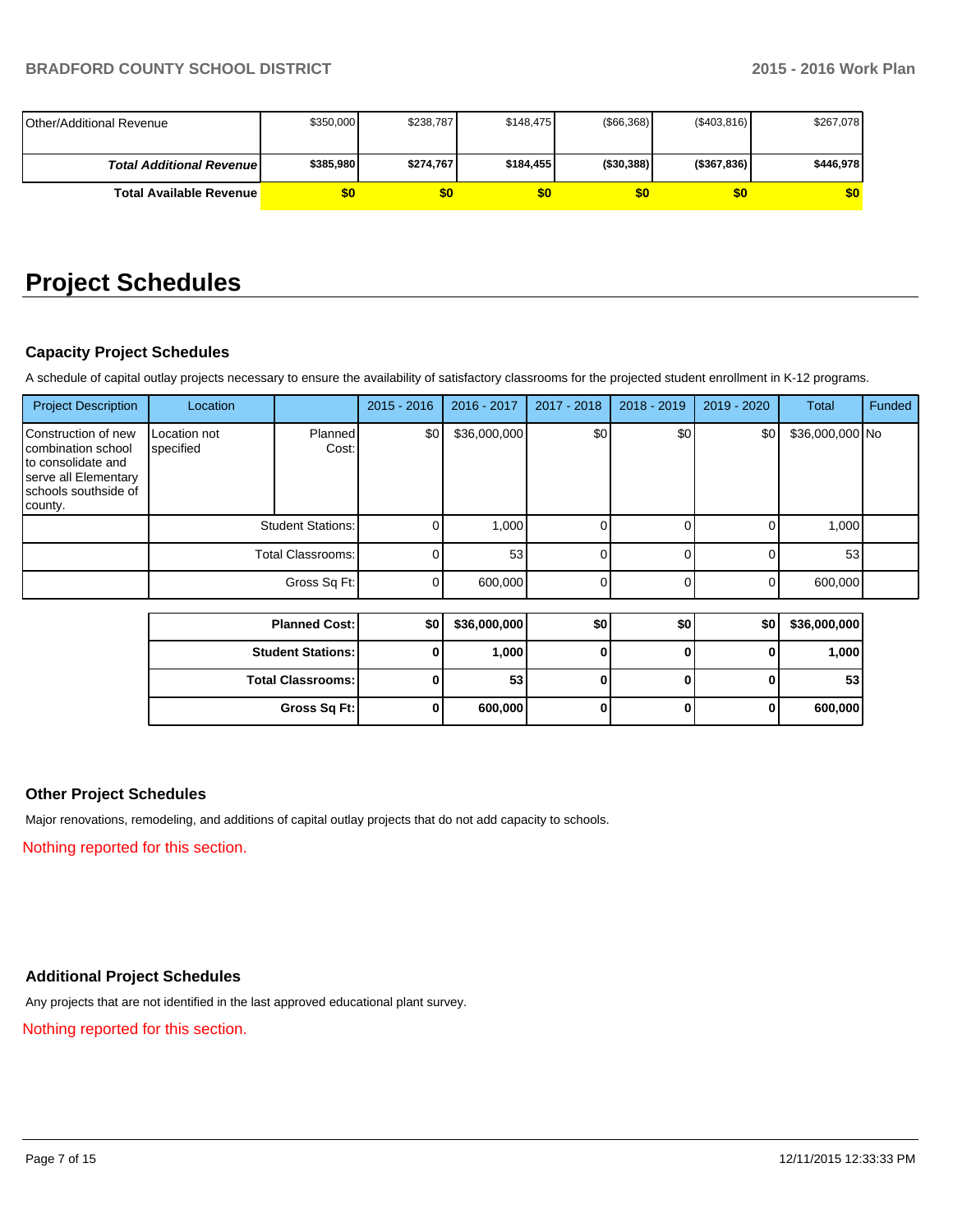## **Non Funded Growth Management Project Schedules**

Schedule indicating which projects, due to planned development, that CANNOT be funded from current revenues projected over the next five years.

Nothing reported for this section.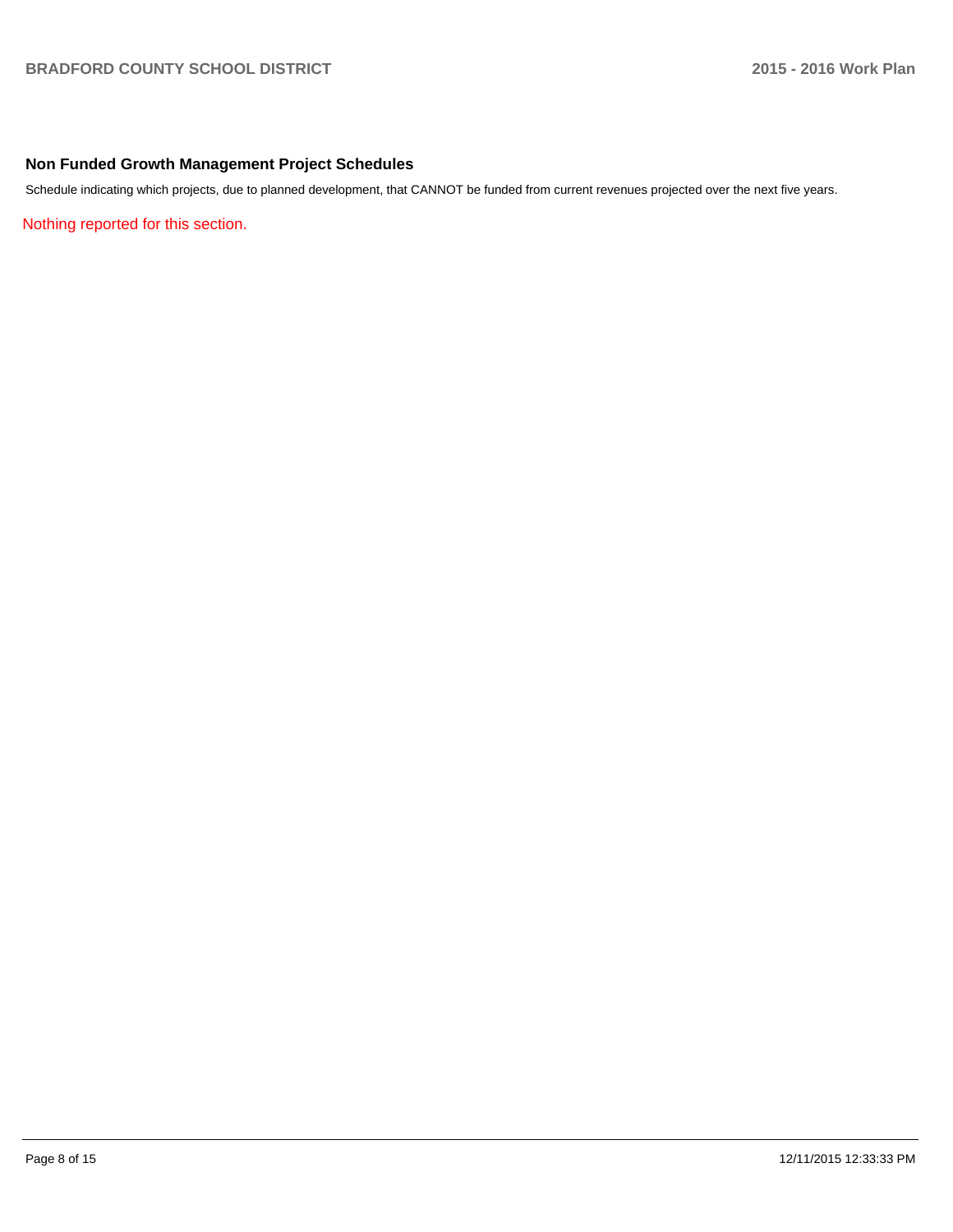# **Tracking**

# **Capacity Tracking**

| Location                                                               | $2015 -$<br><b>2016 Satis.</b><br>Stu. Sta. | Actual<br>$2015 -$<br><b>2016 FISH</b><br>Capacity | Actual<br>$2014 -$<br>2015<br><b>COFTE</b> | # Class<br><b>Rooms</b> | Actual<br>Average<br>$2015 -$<br>2016 Class<br><b>Size</b> | Actual<br>$2015 -$<br>2016<br><b>Utilization</b> | <b>New</b><br>Stu.<br>Capacity | <b>New</b><br>Rooms to<br>be<br>Added/Re<br>moved | Projected<br>$2019 -$<br>2020<br><b>COFTE</b> | Projected<br>$2019 -$<br>2020<br><b>Utilization</b> | Projected<br>$2019 -$<br>2020 Class<br><b>Size</b> |
|------------------------------------------------------------------------|---------------------------------------------|----------------------------------------------------|--------------------------------------------|-------------------------|------------------------------------------------------------|--------------------------------------------------|--------------------------------|---------------------------------------------------|-----------------------------------------------|-----------------------------------------------------|----------------------------------------------------|
| <b>BRADFORD SENIOR</b><br><b>HIGH</b>                                  | 1,078                                       | 916                                                | 689                                        | 43                      | 16                                                         | 75.00 %                                          | $\Omega$                       | $\Omega$                                          | 688                                           | 75.00 %                                             | 16                                                 |
| <b>SOUTHSIDE</b><br><b>ELEMENTARY</b>                                  | 795                                         | 795                                                | 522                                        | 41                      | 13                                                         | 66.00 %                                          | $\Omega$                       | $\Omega$                                          | 522                                           | 66.00 %                                             | 13                                                 |
| R J E CENTER                                                           | $\Omega$                                    | 0                                                  | $\Omega$                                   | 0                       | $\Omega$                                                   | 0.00 %                                           | 0                              | $\Omega$                                          | $\Omega$                                      | 0.00%                                               | 0                                                  |
| <b>LAWTEY COMMUNITY</b><br>SCHOOL                                      | 522                                         | 522                                                | 220                                        | 27                      | 8 <sup>1</sup>                                             | 42.00 %                                          | 0                              | $\Omega$                                          | 220                                           | 42.00%                                              | 8                                                  |
| <b>BROOKER</b><br><b>ELEMENTARY</b>                                    | 170                                         | 170                                                | 141                                        | 9                       | 16                                                         | 83.00 %                                          | $\Omega$                       | $\Omega$                                          | 134                                           | 79.00%                                              | 15                                                 |
| <b>BRADFORD-UNION</b><br><b>VOCATIONAL-</b><br><b>TECHNICAL SCHOOL</b> | 416                                         | 499                                                | 99                                         | 24                      | 4                                                          | 20.00 %                                          | $\Omega$                       | $\Omega$                                          | 98                                            | 20.00%                                              | 4                                                  |
| <b>BRADFORD MIDDLE</b>                                                 | 988                                         | 889                                                | 663                                        | 42                      | 16                                                         | 75.00 %                                          | $\Omega$                       | $\Omega$                                          | 660                                           | 74.00%                                              | 16                                                 |
| <b>HAMPTON</b><br><b>ELEMENTARY</b>                                    | 232                                         | 232                                                | 163                                        | 12                      | 14                                                         | 70.00 %                                          | $\Omega$                       | $\Omega$                                          | 162                                           | 70.00%                                              | 14                                                 |
| <b>STARKE ELEMENTARY</b>                                               | 690                                         | 690                                                | 480                                        | 38                      | 13 <sup>1</sup>                                            | 70.00 %                                          | $\Omega$                       | $\Omega$                                          | 480                                           | 70.00%                                              | 13                                                 |
| <b>RAINBOW CENTER</b>                                                  | 108                                         | 0                                                  | 0                                          | 6                       | $\Omega$                                                   | 0.00 %                                           | $\Omega$                       | $\Omega$                                          | $\Omega$                                      | 0.00%                                               | $\Omega$                                           |
|                                                                        | 4,999                                       | 4,713                                              | 2,976                                      | 242                     | 12                                                         | 63.15 %                                          |                                | ŋ                                                 | 2,964                                         | 62.89%                                              | 12                                                 |

The COFTE Projected Total (2,964) for 2019 - 2020 must match the Official Forecasted COFTE Total (2,964 ) for 2019 - 2020 before this section can be completed. In the event that the COFTE Projected Total does not match the Official forecasted COFTE, then the Balanced Projected COFTE Table should be used to balance COFTE.

| Projected COFTE for 2019 - 2020 |       |  |  |  |  |  |
|---------------------------------|-------|--|--|--|--|--|
| Elementary (PK-3)               | 1,083 |  |  |  |  |  |
| Middle $(4-8)$                  | 1,202 |  |  |  |  |  |
| High (9-12)                     | 679   |  |  |  |  |  |
|                                 | 2,964 |  |  |  |  |  |

| <b>Grade Level Type</b> | <b>Balanced Projected</b><br>COFTE for 2019 - 2020 |
|-------------------------|----------------------------------------------------|
| Elementary (PK-3)       |                                                    |
| Middle $(4-8)$          |                                                    |
| High (9-12)             |                                                    |
|                         | 2,96                                               |

## **Relocatable Replacement**

Number of relocatable classrooms clearly identified and scheduled for replacement in the school board adopted financially feasible 5-year district work program.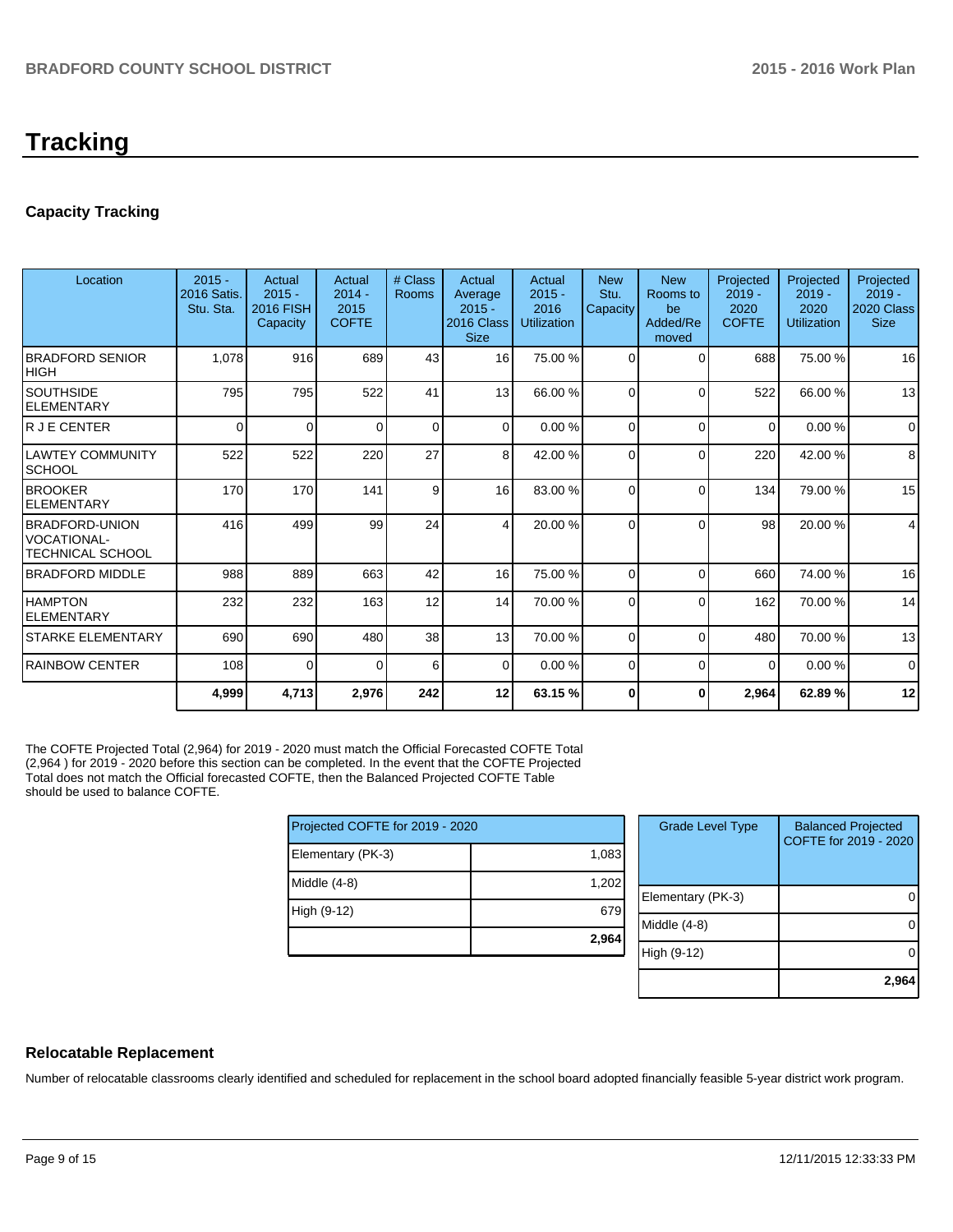## **BRADFORD COUNTY SCHOOL DISTRICT 2015 - 2016 Work Plan**

| Location                                 | 2015 - 2016   2016 - 2017   2017 - 2018   2018 - 2019   2019 - 2020   Year 5 Total |  |  |
|------------------------------------------|------------------------------------------------------------------------------------|--|--|
| IBRADFORD MIDDLE                         |                                                                                    |  |  |
| <b>Total Relocatable Replacements: I</b> |                                                                                    |  |  |

#### **Charter Schools Tracking**

Information regarding the use of charter schools.

Nothing reported for this section.

## **Special Purpose Classrooms Tracking**

The number of classrooms that will be used for certain special purposes in the current year, by facility and type of classroom, that the district will, 1), not use for educational purposes, and 2), the co-teaching classrooms that are not open plan classrooms and will be used for educational purposes.

| School                                 | <b>School Type</b> | $\parallel$ # of Elementary $\parallel$ # of Middle 4-8 $\parallel$<br><b>K-3 Classrooms L</b> | <b>Classrooms</b> | $\#$ of High 9-12<br><b>Classrooms</b> | # of $ESE$<br><b>Classrooms</b> | # of Combo<br><b>Classrooms</b> | Total<br><b>Classrooms</b> |
|----------------------------------------|--------------------|------------------------------------------------------------------------------------------------|-------------------|----------------------------------------|---------------------------------|---------------------------------|----------------------------|
| <b>Total Educational Classrooms: I</b> |                    |                                                                                                |                   |                                        |                                 |                                 | $\mathbf{0}$               |
|                                        |                    |                                                                                                |                   |                                        |                                 |                                 |                            |
| School                                 | School Type        | $\#$ of Elementary $\#$ of Middle 4-8<br>$K2$ Classrooms $\blacksquare$ Classrooms             |                   | $\#$ of High 9-12<br>Claesrooms        | # of $ESE$<br>Claeeroome        | # of Combo<br>Claesrooms        | Total<br>Classrooms        |

| School                               |  | School Type $\parallel \#$ of Elementary $\parallel \#$ of Middle 4-8 $\parallel \#$ of High 9-12 $\parallel$<br><b>IK-3 Classrooms L</b> | <b>Classrooms</b> | <b>Classrooms</b> | # of $ESE$<br><b>Classrooms</b> | # of Combo<br><b>Classrooms</b> | Total<br><b>Classrooms</b> |
|--------------------------------------|--|-------------------------------------------------------------------------------------------------------------------------------------------|-------------------|-------------------|---------------------------------|---------------------------------|----------------------------|
| <b>Total Co-Teaching Classrooms:</b> |  |                                                                                                                                           |                   |                   |                                 | 01                              |                            |

#### **Infrastructure Tracking**

**Necessary offsite infrastructure requirements resulting from expansions or new schools. This section should include infrastructure information related to capacity project schedules and other project schedules (Section 4).**

Water, Sewer, Roads for proposed Ned Elementary/Middle School

**Proposed location of planned facilities, whether those locations are consistent with the comprehensive plans of all affected local governments, and recommendations for infrastructure and other improvements to land adjacent to existing facilities. Provisions of 1013.33(12), (13) and (14) and 1013.36 must be addressed for new facilities planned within the 1st three years of the plan (Section 5).**

Not Specified

**Consistent with Comp Plan?** No

#### **Net New Classrooms**

The number of classrooms, by grade level and type of construction, that were added during the last fiscal year.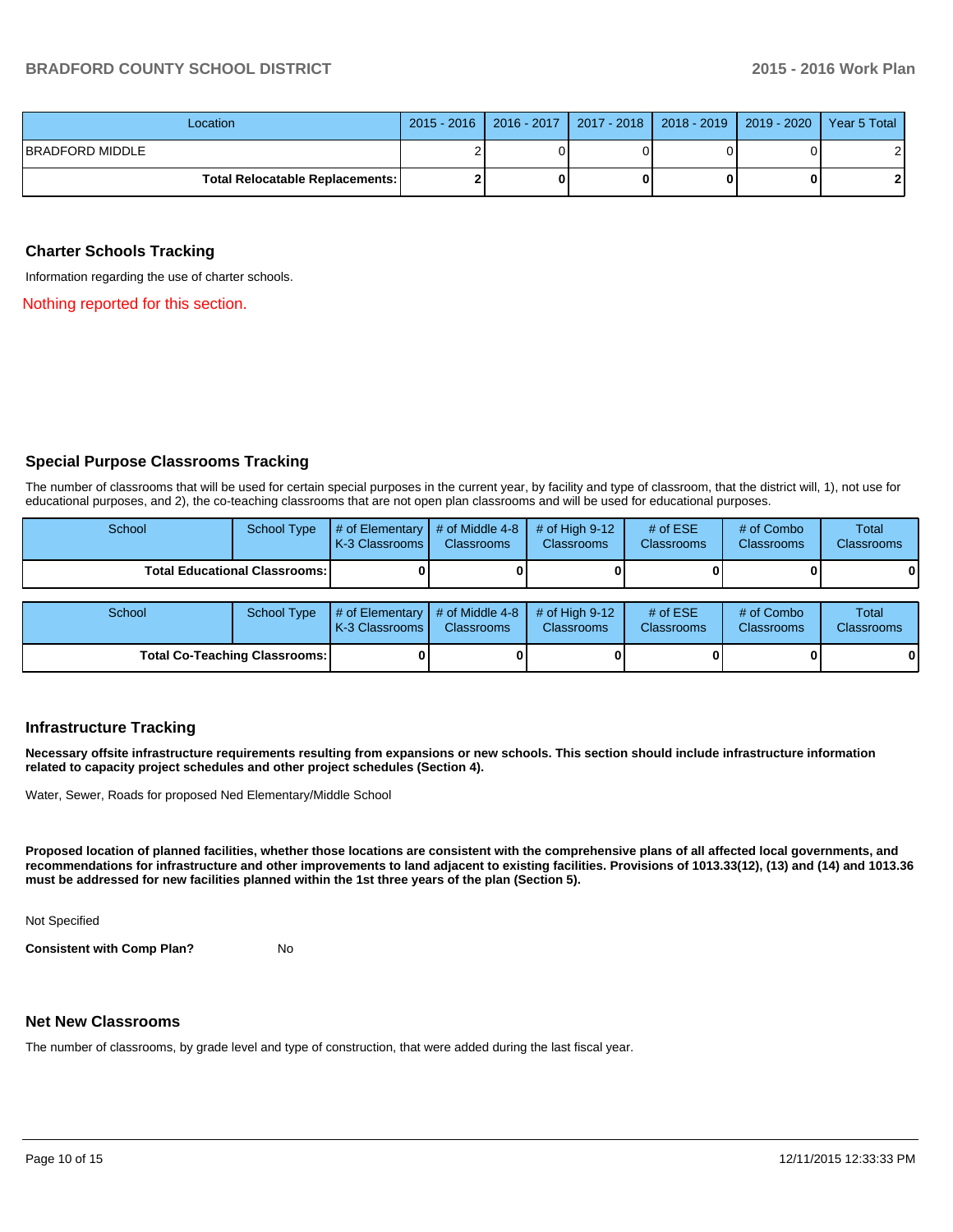| List the net new classrooms added in the 2014 - 2015 fiscal year.                                                                                       |                              |                            |                                |                        | List the net new classrooms to be added in the 2015 - 2016 fiscal<br>Ivear. |                            |                                |                        |
|---------------------------------------------------------------------------------------------------------------------------------------------------------|------------------------------|----------------------------|--------------------------------|------------------------|-----------------------------------------------------------------------------|----------------------------|--------------------------------|------------------------|
| "Classrooms" is defined as capacity carrying classrooms that are added to increase<br>capacity to enable the district to meet the Class Size Amendment. |                              |                            |                                |                        | Totals for fiscal year 2015 - 2016 should match totals in Section 15A.      |                            |                                |                        |
| Location                                                                                                                                                | $2014 - 2015$ #<br>Permanent | $2014 - 2015$ #<br>Modular | $2014 - 2015$ #<br>Relocatable | $2014 - 2015$<br>Total | $2015 - 2016$ #<br>Permanent                                                | $2015 - 2016$ #<br>Modular | $2015 - 2016$ #<br>Relocatable | $2015 - 2016$<br>Total |
| Elementary (PK-3)                                                                                                                                       |                              |                            |                                |                        |                                                                             |                            |                                | 01                     |
| Middle $(4-8)$                                                                                                                                          |                              |                            |                                |                        |                                                                             |                            |                                |                        |
| High (9-12)                                                                                                                                             |                              |                            |                                |                        |                                                                             |                            |                                |                        |
|                                                                                                                                                         |                              |                            |                                |                        |                                                                             |                            |                                |                        |

## **Relocatable Student Stations**

Number of students that will be educated in relocatable units, by school, in the current year, and the projected number of students for each of the years in the workplan.

| <b>Site</b>                                                 | $2015 - 2016$ | 2016 - 2017 | 2017 - 2018 | 2018 - 2019  | 2019 - 2020 | 5 Year Average |
|-------------------------------------------------------------|---------------|-------------|-------------|--------------|-------------|----------------|
| <b>IRAINBOW CENTER</b>                                      | O             |             | U           | $\Omega$     |             | $\overline{0}$ |
| BRADFORD SENIOR HIGH                                        |               |             | n           |              |             | $\overline{0}$ |
| SOUTHSIDE ELEMENTARY                                        | 0             | ი           | 0           | 0            |             | $\overline{0}$ |
| R J E CENTER                                                |               | ∩           | 0           | $\Omega$     | 0           | $\overline{0}$ |
| LAWTEY COMMUNITY SCHOOL                                     |               |             | 0           | $\Omega$     |             | $\overline{0}$ |
| <b>BROOKER ELEMENTARY</b>                                   | 36            | 0           | 0           | $\Omega$     | 0           | 71             |
| <b>BRADFORD-UNION VOCATIONAL-TECHNICAL</b><br><b>SCHOOL</b> | 14            |             | 0           | $\Omega$     | ŋ           | 3 <sup>1</sup> |
| <b>BRADFORD MIDDLE</b>                                      | 44            | U           | $\Omega$    | $\Omega$     | $\Omega$    | 9 <sub>l</sub> |
| HAMPTON ELEMENTARY                                          | O             |             | 0           | $\Omega$     |             | $\overline{0}$ |
| <b>STARKE ELEMENTARY</b>                                    | 72            | 0           | $\Omega$    | $\Omega$     | 0           | 14             |
| Totals for BRADFORD COUNTY SCHOOL DISTRICT                  |               |             |             |              |             |                |
| Total students in relocatables by year.                     | 166           | 0           | 0           | $\mathbf{0}$ | 0           | 33             |
| Total number of COFTE students projected by year.           | 2,911         | 2,922       | 2,918       | 2,949        | 2,964       | 2,933          |
| Percent in relocatables by year.                            | 6 %           | 0%          | 0%          | 0%           | 0%          | 1%             |

## **Leased Facilities Tracking**

Exising leased facilities and plans for the acquisition of leased facilities, including the number of classrooms and student stations, as reported in the educational plant survey, that are planned in that location at the end of the five year workplan.

| Location                    | # of Leased<br>Classrooms 2015 -<br>2016 | <b>FISH Student</b><br><b>Stations</b> | Owner | # of Leased<br>Classrooms 2019 - I<br>2020 | <b>FISH Student</b><br>Stations |
|-----------------------------|------------------------------------------|----------------------------------------|-------|--------------------------------------------|---------------------------------|
| <b>BRADFORD SENIOR HIGH</b> |                                          |                                        |       |                                            |                                 |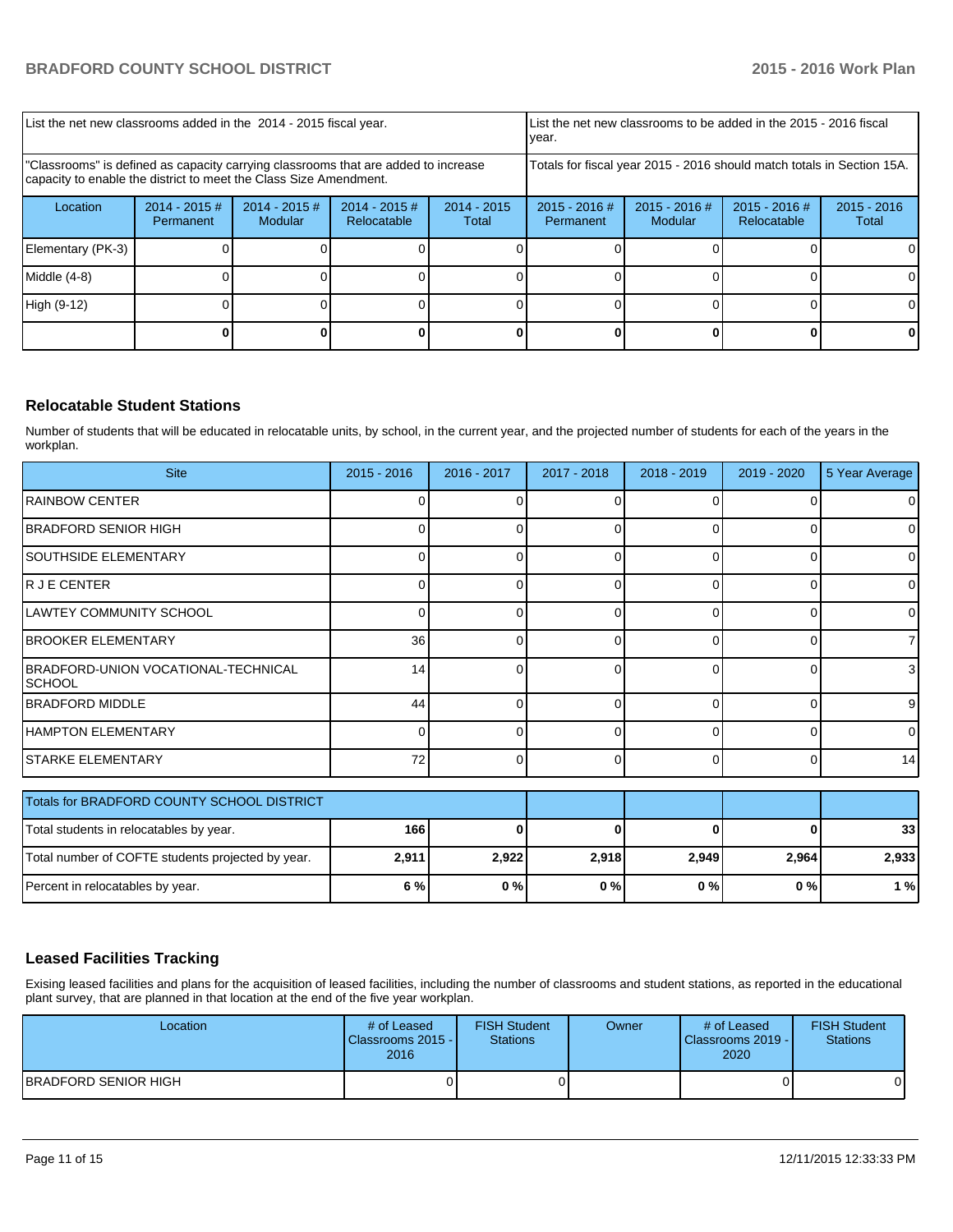## **BRADFORD COUNTY SCHOOL DISTRICT 2015 - 2016 Work Plan**

| <b>SOUTHSIDE ELEMENTARY</b>                    |  |                     | 01              |
|------------------------------------------------|--|---------------------|-----------------|
| IR J E CENTER                                  |  |                     | 01              |
| LAWTEY COMMUNITY SCHOOL                        |  |                     | $\overline{0}$  |
| <b>BROOKER ELEMENTARY</b>                      |  | 0 William Scottsman | 18 <sup>l</sup> |
| BRADFORD-UNION VOCATIONAL-TECHNICAL<br>ISCHOOL |  |                     | $\overline{0}$  |
| <b>IBRADFORD MIDDLE</b>                        |  |                     | 01              |
| <b>HAMPTON ELEMENTARY</b>                      |  |                     | 01              |
| <b>STARKE ELEMENTARY</b>                       |  | 0 Royal             | 36 <sup>l</sup> |
| <b>RAINBOW CENTER</b>                          |  |                     | $\Omega$        |
|                                                |  |                     | 54              |

#### **Failed Standard Relocatable Tracking**

Relocatable units currently reported by school, from FISH, and the number of relocatable units identified as 'Failed Standards'.

Nothing reported for this section.

# **Planning**

#### **Class Size Reduction Planning**

**Plans approved by the school board that reduce the need for permanent student stations such as acceptable school capacity levels, redistricting, busing, year-round schools, charter schools, magnet schools, public-private partnerships, multitrack scheduling, grade level organization, block scheduling, or other alternatives.**

Immediate plans have not been developed due to negative growth projections and declining projected COFTE for our District.

#### **School Closure Planning**

**Plans for the closure of any school, including plans for disposition of the facility or usage of facility space, and anticipated revenues.**

Small schools with enrollment less than 200 will be consolidated into a single combination school along with Southside Elementary School.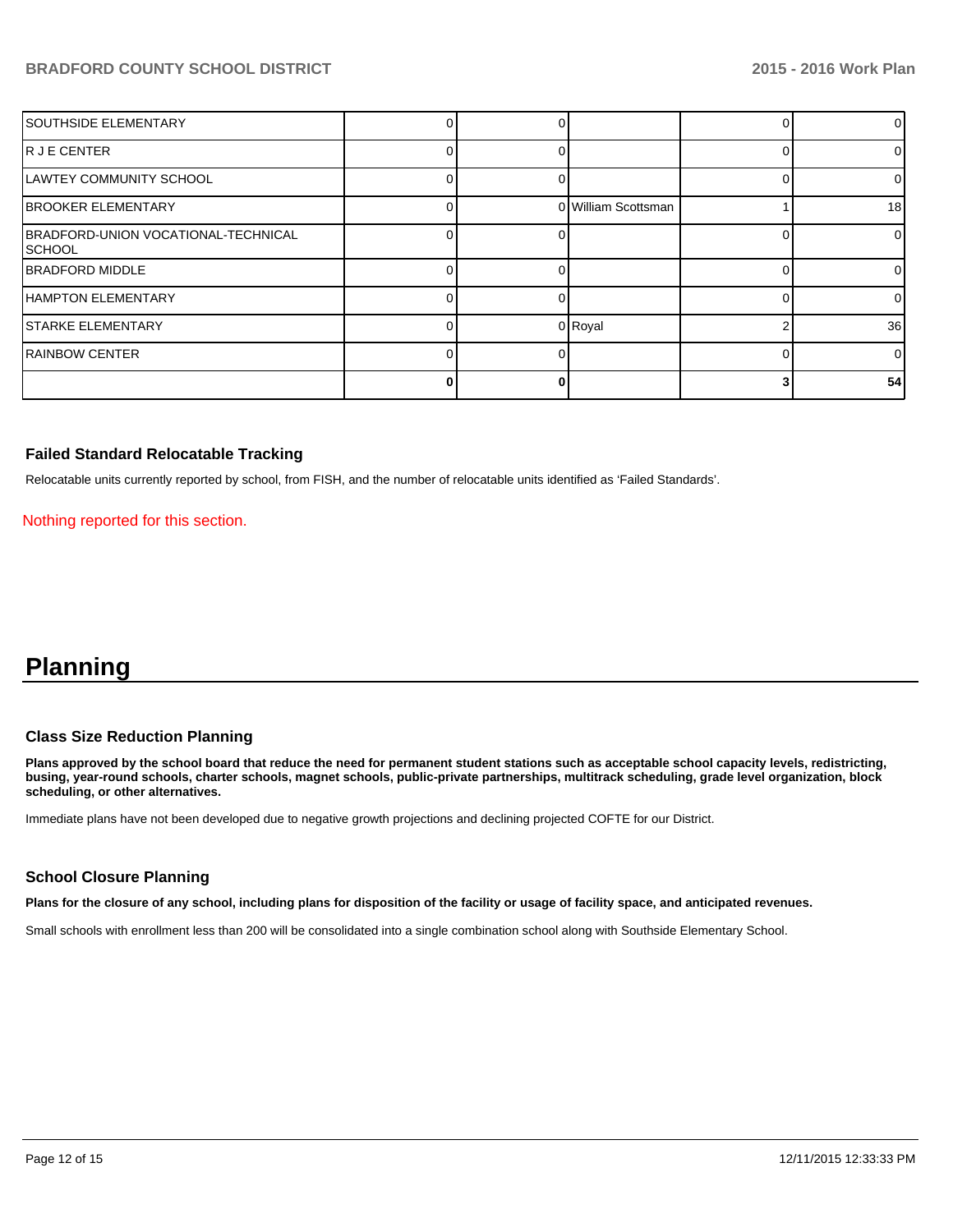# **Long Range Planning**

#### **Ten-Year Maintenance**

District projects and locations regarding the projected need for major renovation, repair, and maintenance projects within the district in years 6-10 beyond the projects plans detailed in the five years covered by the work plan.

Nothing reported for this section.

#### **Ten-Year Capacity**

Schedule of capital outlay projects projected to ensure the availability of satisfactory student stations for the projected student enrollment in K-12 programs for the future 5 years beyond the 5-year district facilities work program.

Nothing reported for this section.

#### **Ten-Year Planned Utilization**

Schedule of planned capital outlay projects identifying the standard grade groupings, capacities, and planned utilization rates of future educational facilities of the district for both permanent and relocatable facilities.

| <b>Grade Level Projections</b>  | <b>FISH</b><br>Student<br><b>Stations</b> | Actual 2014 -<br>2015 FISH<br>Capacity | Actual<br>$2014 -$<br>2015<br><b>COFTE</b> | Actual 2014 - 2015<br><b>Utilization</b> | Actual 2015 - 2016 / 2024 - 2025 new<br>Student Capacity to be added/removed | Projected 2024<br>2025 COFTE | $-$ Projected 2024 -<br>2025 Utilization |
|---------------------------------|-------------------------------------------|----------------------------------------|--------------------------------------------|------------------------------------------|------------------------------------------------------------------------------|------------------------------|------------------------------------------|
| Elementary - District<br>Totals | 2.731                                     | 2,731                                  | .640.00                                    | $60.05\%$                                | 1.610                                                                        | 1.609                        | 37.07 %                                  |
| Middle - District Totals        | 988                                       | 889                                    | 670.00                                     | 75.37 %I                                 | 717                                                                          | 716                          | 44.58 %                                  |
| High - District Totals          | 1.078                                     | 916                                    | 638.00                                     | 69.65 %                                  | 7331                                                                         | 732                          | 44.39 %                                  |
| Other - ESE, etc                | 456                                       | 547                                    | 150.00                                     | 27.42 %                                  | 152 <sub>1</sub>                                                             | 150                          | 21.46 %                                  |
|                                 | 5,253                                     | 5,083                                  | 3,098.00                                   | 60.95%                                   | 3,212                                                                        | 3,207                        | 38.66 %                                  |

**Combination schools are included with the middle schools for student stations, capacity, COFTE and utilization purposes because these facilities all have a 90% utilization factor. Use this space to explain or define the grade groupings for combination schools.**

No comments to report.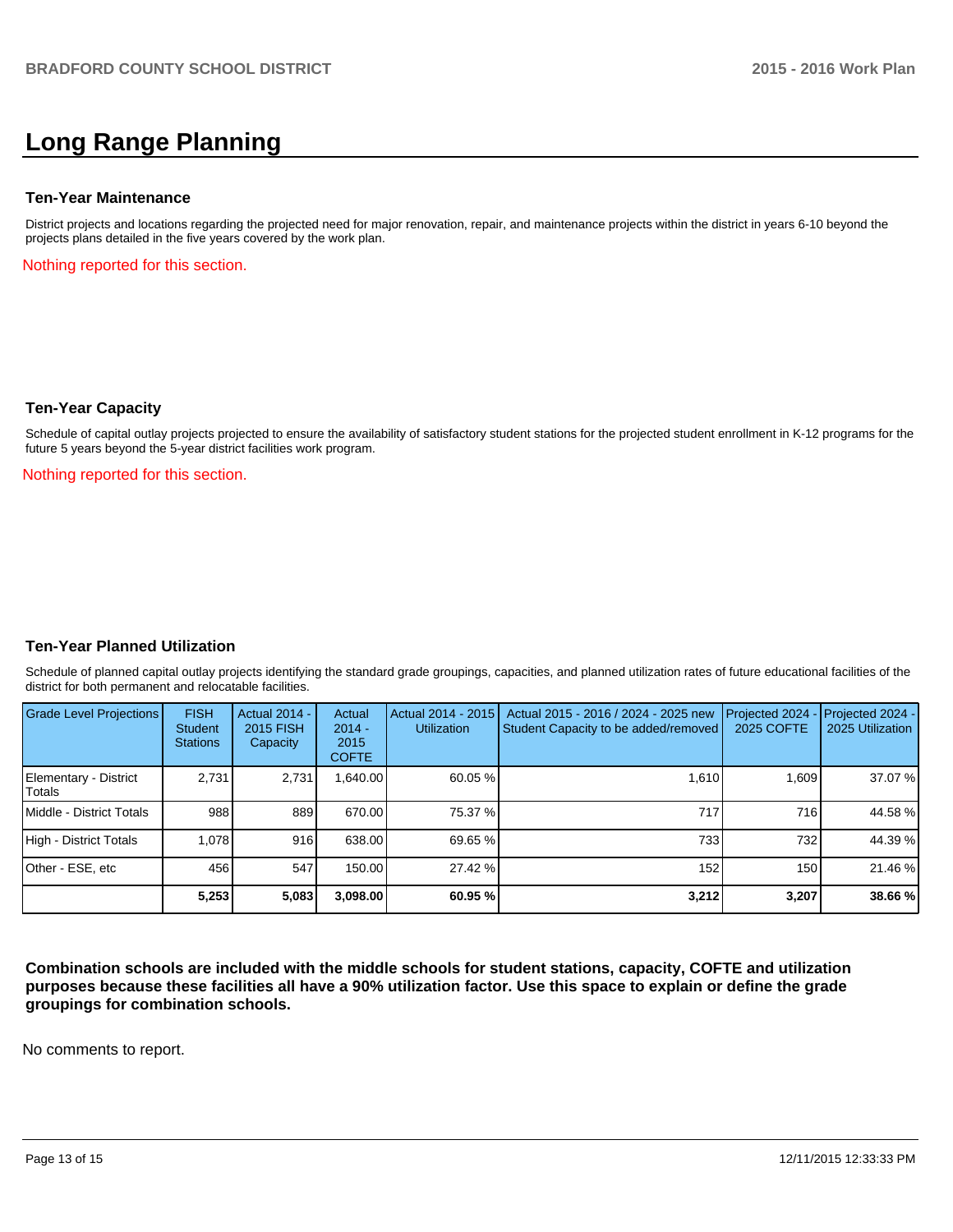#### **Ten-Year Infrastructure Planning**

**Proposed Location of Planned New, Remodeled, or New Additions to Facilities in 06 thru 10 out years (Section 28).**

Nothing reported for this section.

Plans for closure of any school, including plans for disposition of the facility or usage of facility space, and anticipated revenues in the 06 thru 10 out **years (Section 29).**

Nothing reported for this section.

#### **Twenty-Year Maintenance**

District projects and locations regarding the projected need for major renovation, repair, and maintenance projects within the district in years 11-20 beyond the projects plans detailed in the five years covered by the work plan.

Nothing reported for this section.

## **Twenty-Year Capacity**

Schedule of capital outlay projects projected to ensure the availability of satisfactory student stations for the projected student enrollment in K-12 programs for the future 11-20 years beyond the 5-year district facilities work program.

Nothing reported for this section.

#### **Twenty-Year Planned Utilization**

Schedule of planned capital outlay projects identifying the standard grade groupings, capacities, and planned utilization rates of future educational facilities of the district for both permanent and relocatable facilities.

| <b>Grade Level Projections</b>   | <b>FISH</b><br><b>Student</b><br><b>Stations</b> | <b>Actual 2014 -</b><br>2015 FISH<br>Capacity | Actual<br>$2014 -$<br>2015<br><b>COFTE</b> | Actual 2014 - 2015<br>Utilization | Actual 2015 - 2016 / 2034 - 2035 new<br>Student Capacity to be added/removed | Projected 2034<br>2035 COFTE | Projected 2034 -<br>2035 Utilization |
|----------------------------------|--------------------------------------------------|-----------------------------------------------|--------------------------------------------|-----------------------------------|------------------------------------------------------------------------------|------------------------------|--------------------------------------|
| Elementary - District<br> Totals | 2.731                                            | 2,731                                         | ,640.00                                    | $60.05\%$                         |                                                                              |                              | 0.04%                                |
| Middle - District Totals         | 988                                              | 889                                           | 670.00                                     | 75.37 %                           |                                                                              |                              | 0.11%                                |
| High - District Totals           | 1.078                                            | 916                                           | 638.00                                     | 69.65 %                           |                                                                              |                              | 0.11%                                |
| Other - ESE, etc                 | 456                                              | 547                                           | 150.00                                     | 27.42 %                           |                                                                              |                              | 0.18%                                |
|                                  | 5,253                                            | 5,083                                         | 3,098.00                                   | 60.95%                            |                                                                              |                              | $0.08 \%$                            |